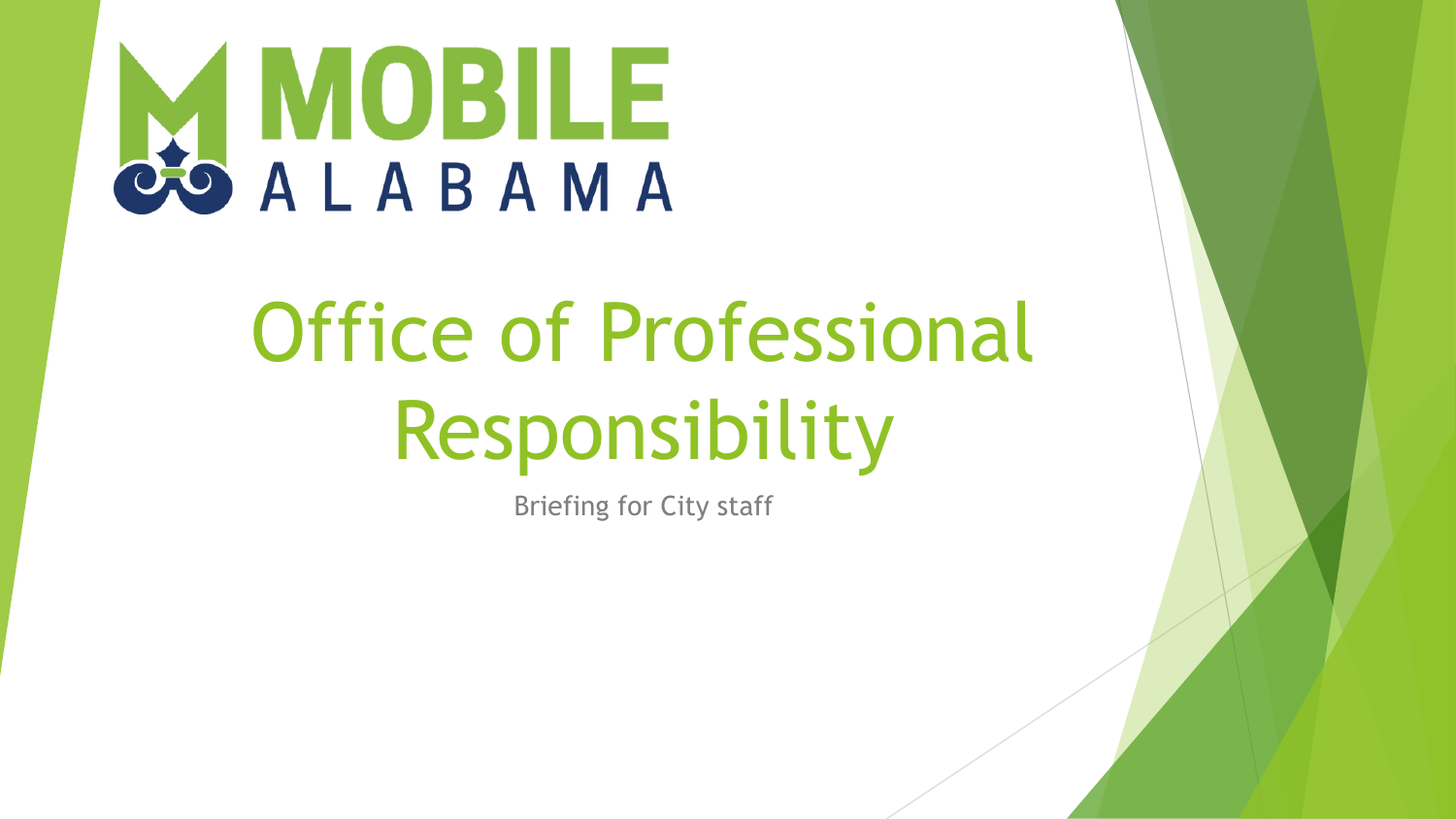### Rob Lasky, Director of OPR

- Miami native; BS from University of Florida; JD from University of Miami
- ▶ 20-year career with the FBI
	- ▶ Chief of Staff for Associate Deputy Director (#3, COO of FBI)
	- Special Agent-in-Charge of the Miami Field Division, Mobile Division
- **Private sector:** 
	- EVP at Worldwide Sourcing Group
	- ▶ Partner at Cole, Scott & Kissane
		- ▶ Oversaw Compliance and Internal Investigations Practice

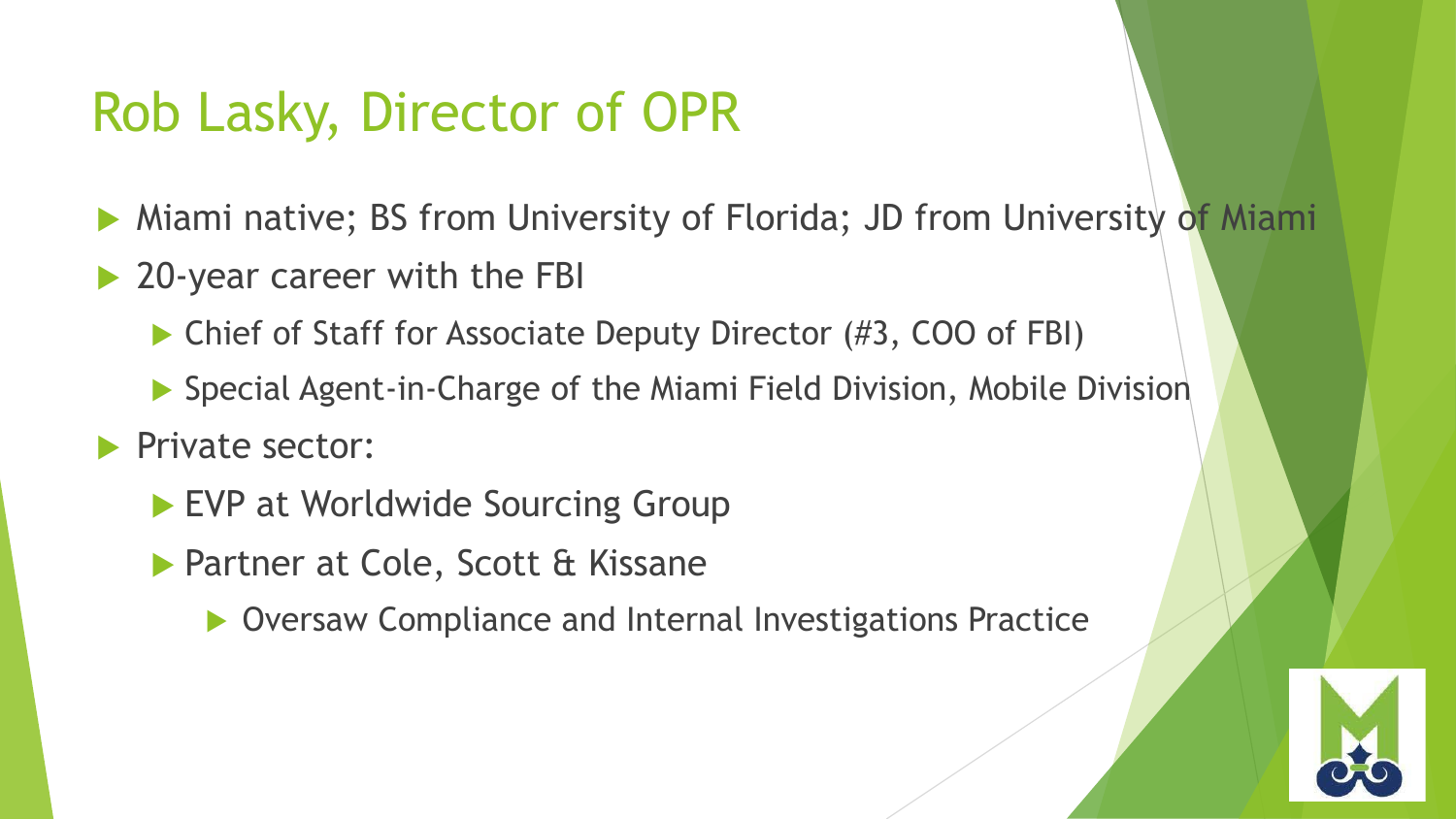### Org Chart - OPR reports directly to the Mayo through Chief of Staff

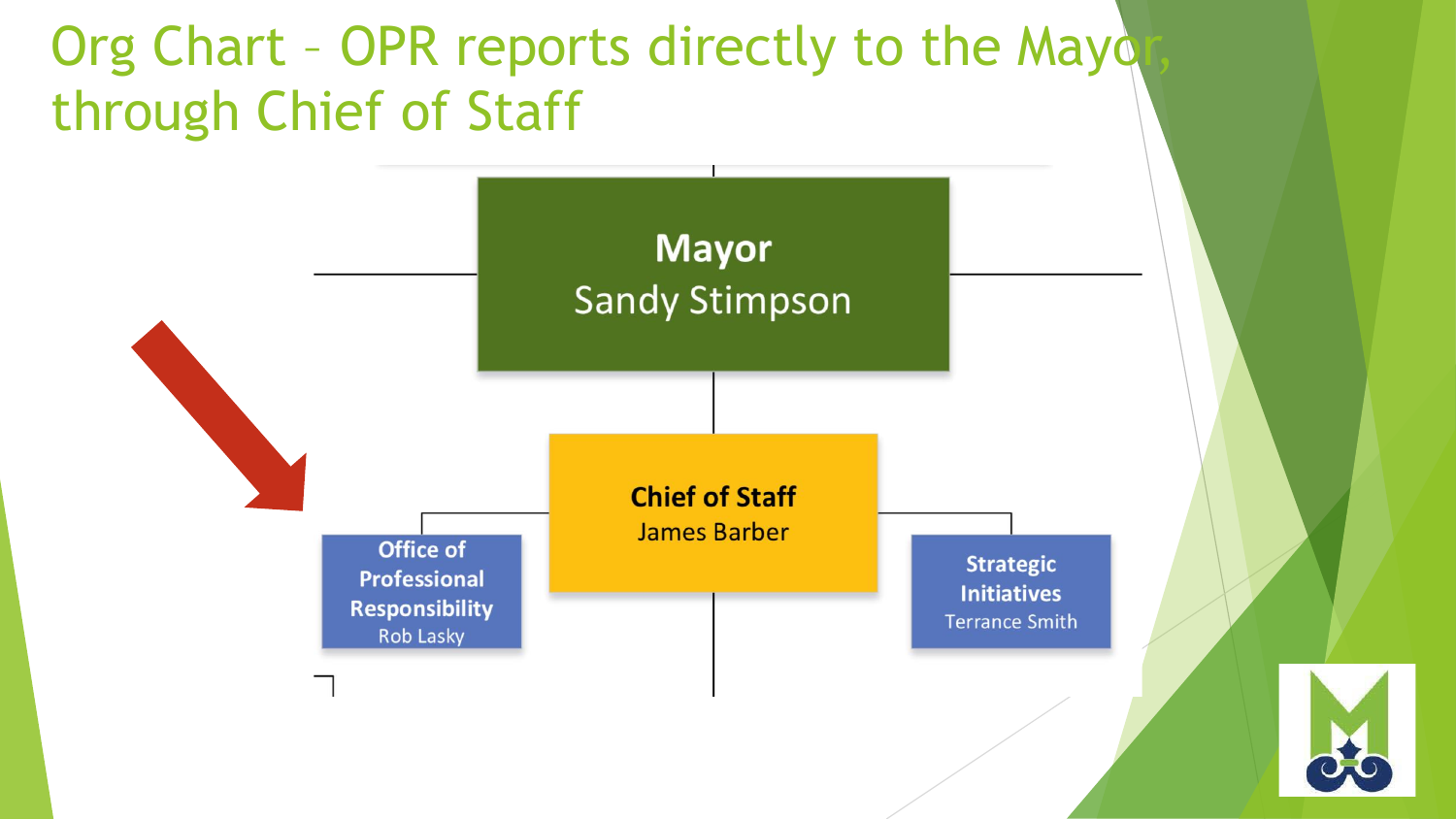# OPR's Mission

- **What is it?**: Separate, distinct, and independent entity within the City of Mobile
- **Primary responsibility**:
	- Investigate allegations of misconduct involving City of Mobile employees during the performance of their duties
	- **Provide consistency across all City of Mobile** departments with respect to the investigation of misconduct
- ▶ Who works in OPR?: Investigators from Mobile Police Department Internal Affairs and other professionals dedicated to the maintaining of the highest standards of honesty and integrity

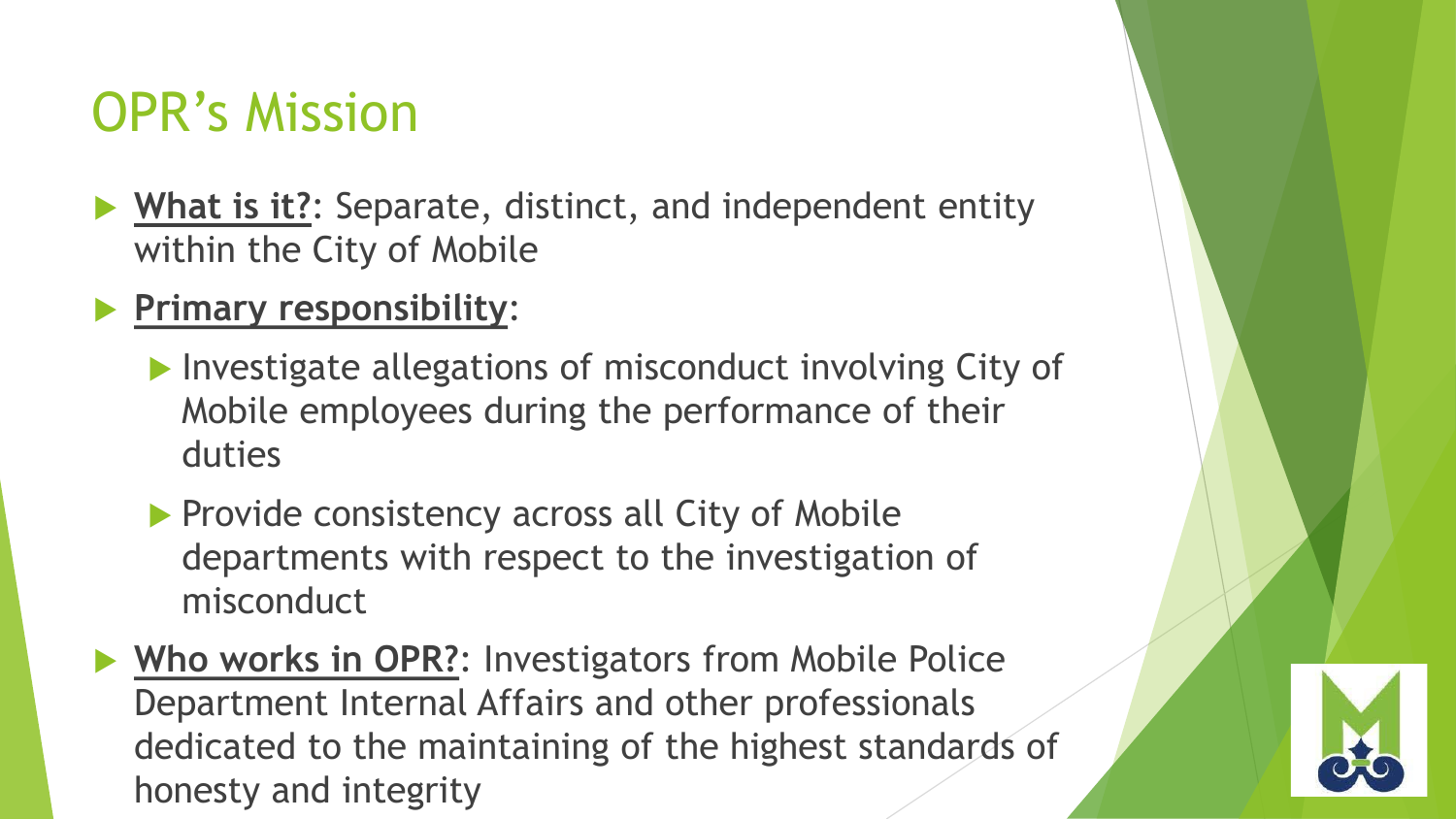# Why does the City need an OPR?

- To assist the Mayor, Executive Directors, and Department heads discover and correct problems impacting personnel productivity and morale
- $\blacktriangleright$  To fully develop a city-wide environment of transparency, accountability, and fundamental fairness
- ▶ To ensure the constitutional rights of all City employees, citizens and the City of Mobile are protected
- To identify underlying causes of personnel complaints and prevent costly consequences such as:
	- ▶ Civil Litigation
	- $\blacktriangleright$  Rule violations
	- **Fraud, Waste, and Abuse**
	- **Mistreatment of employees**

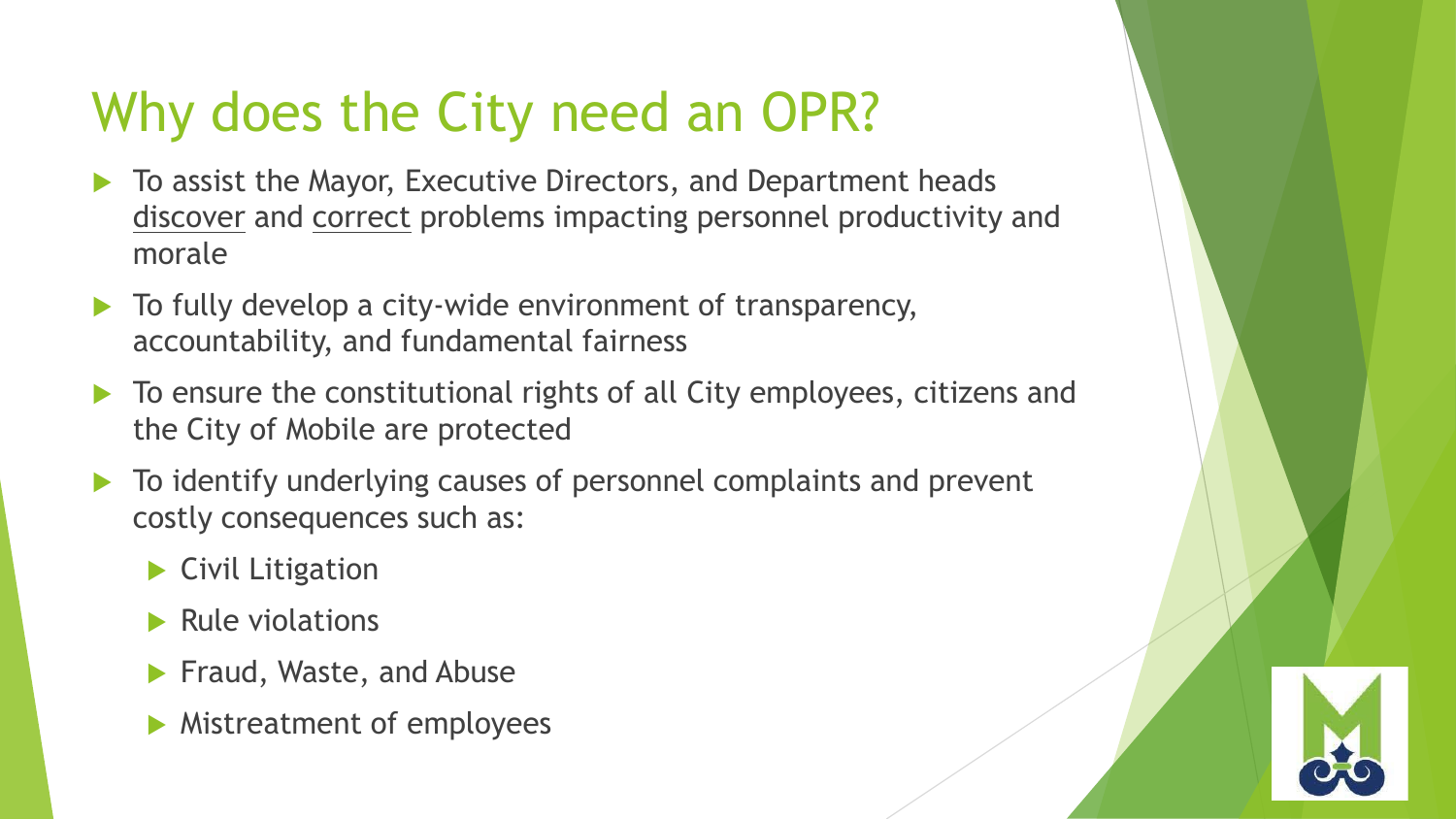# What OPR does

- ▶ Conduct impartial and objective investigations of employee misconduct
- **Avoid self-investigation and** perception of conflict of interest
- Provide consistency across all City of Mobile departments with respect to the investigation of misconduct
- Provide Mayor and department head with complete and final unbiased record of findings
- $\blacktriangleright$  Serve as a liaison with the City Attorney when claims are filed against the City
- Investigate pre-litigation claims against the City
- Serves as an effective means of redress for citizens complaints
- **Maintain record system of** complaints

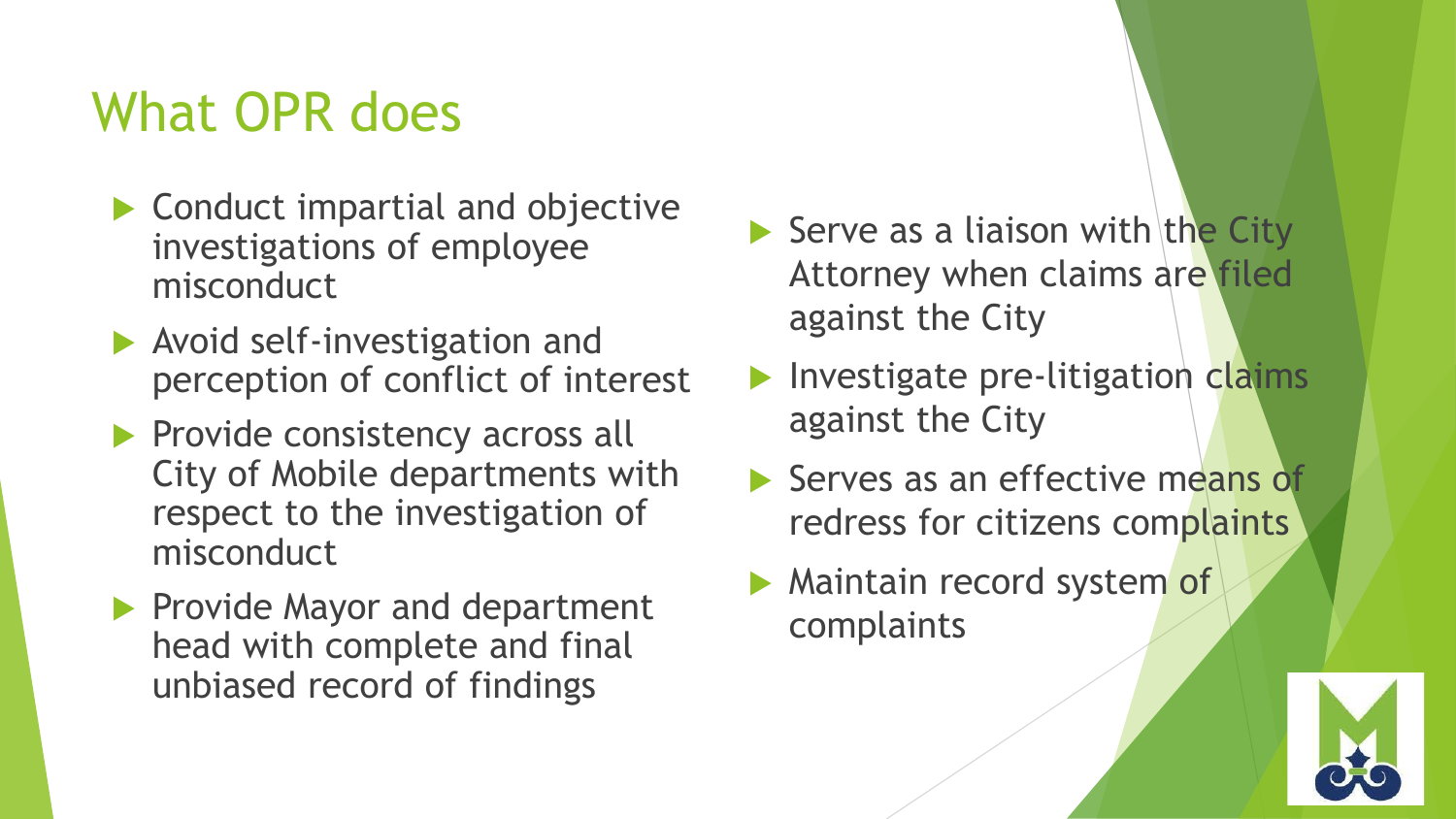#### What OPR **does not do**

▶ Adjudicate an investigation's findings

Discipline remains with department head, City Attorney, or Mayor

▶ Conduct criminal investigations

**Provide recommendations or mandates regarding** employee discipline

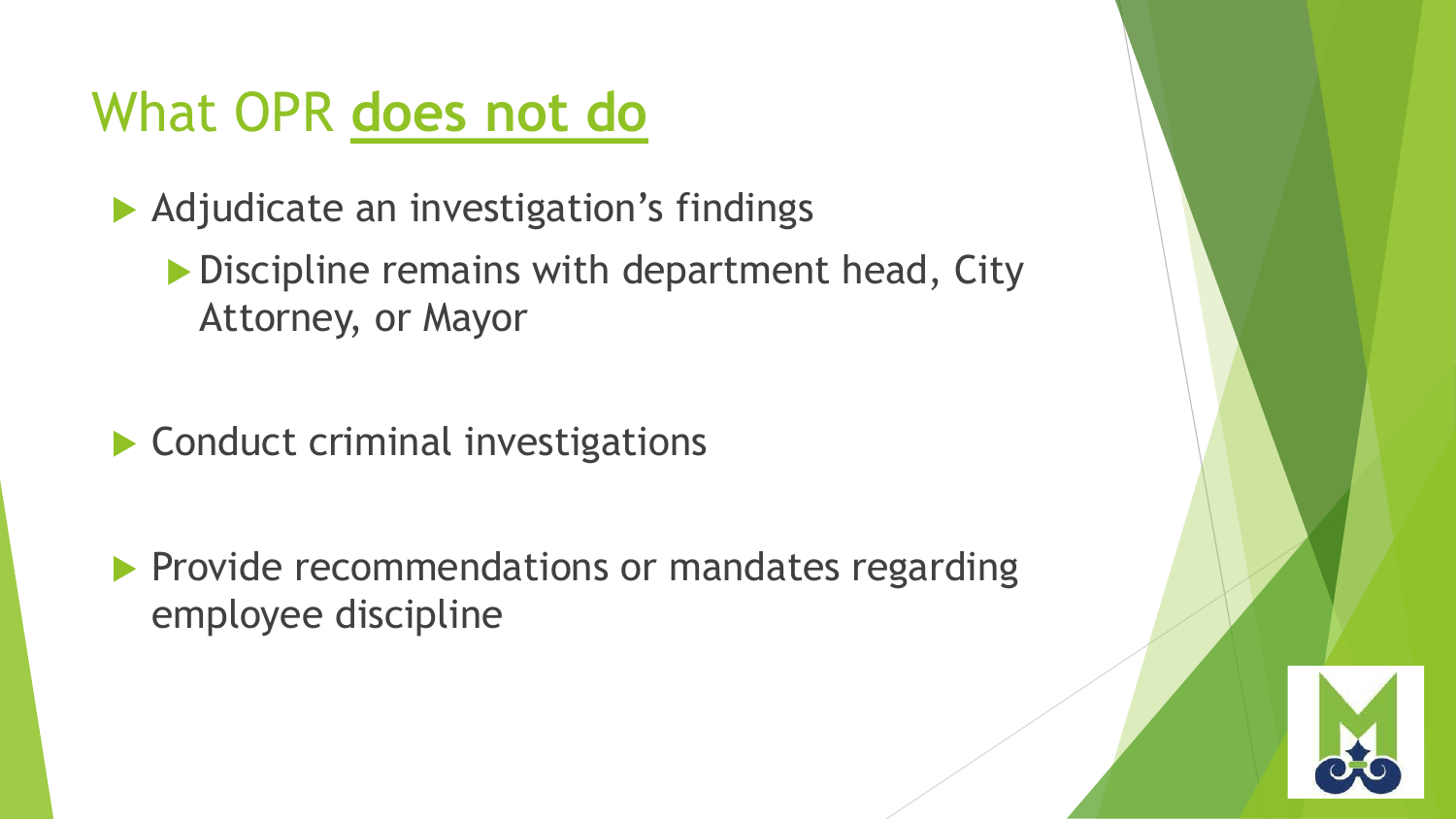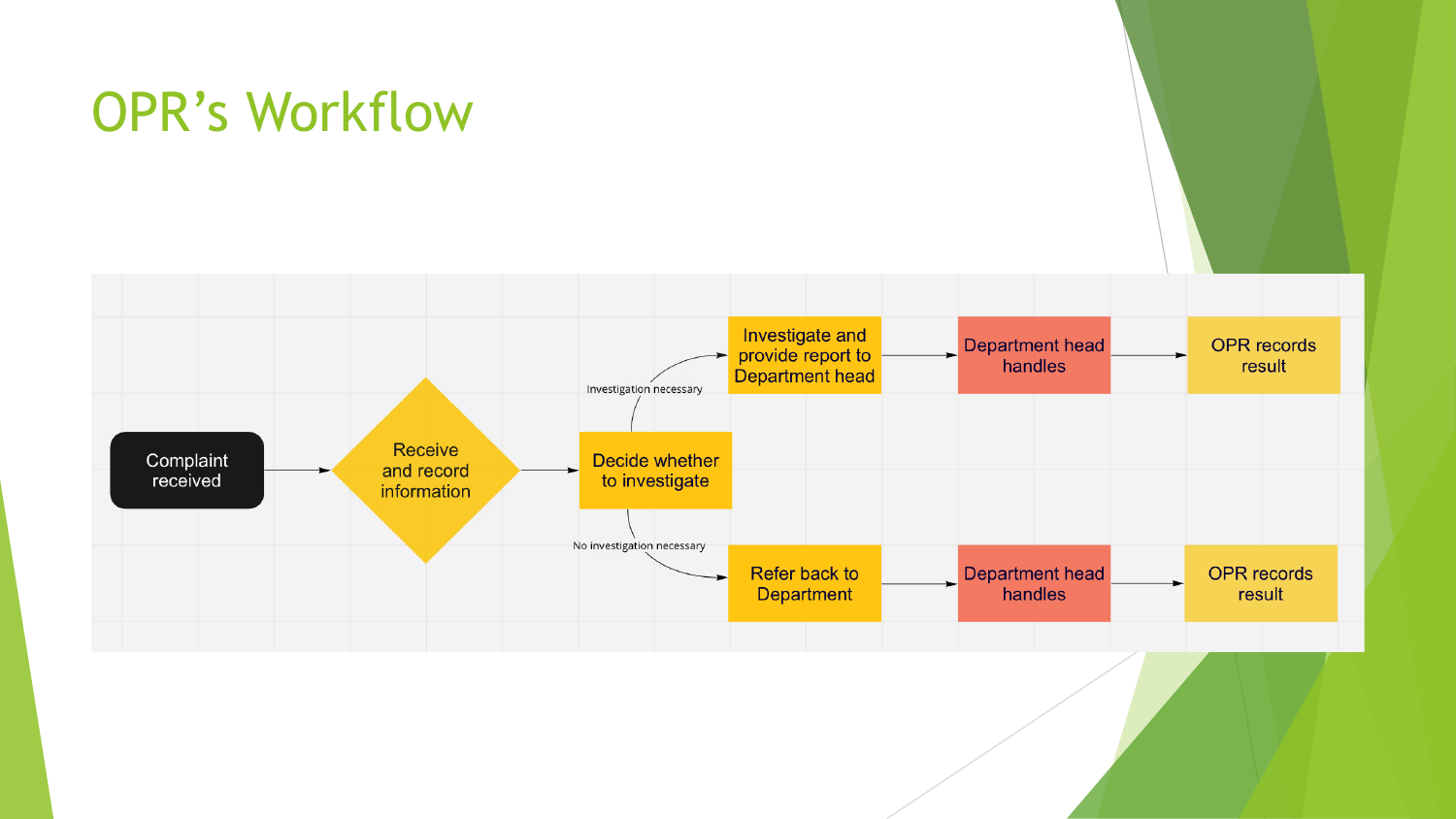# Where do complaints originate?

**Internal referrals from** department

**Employees** 

**Mobile citizens** 

Web-based complaint



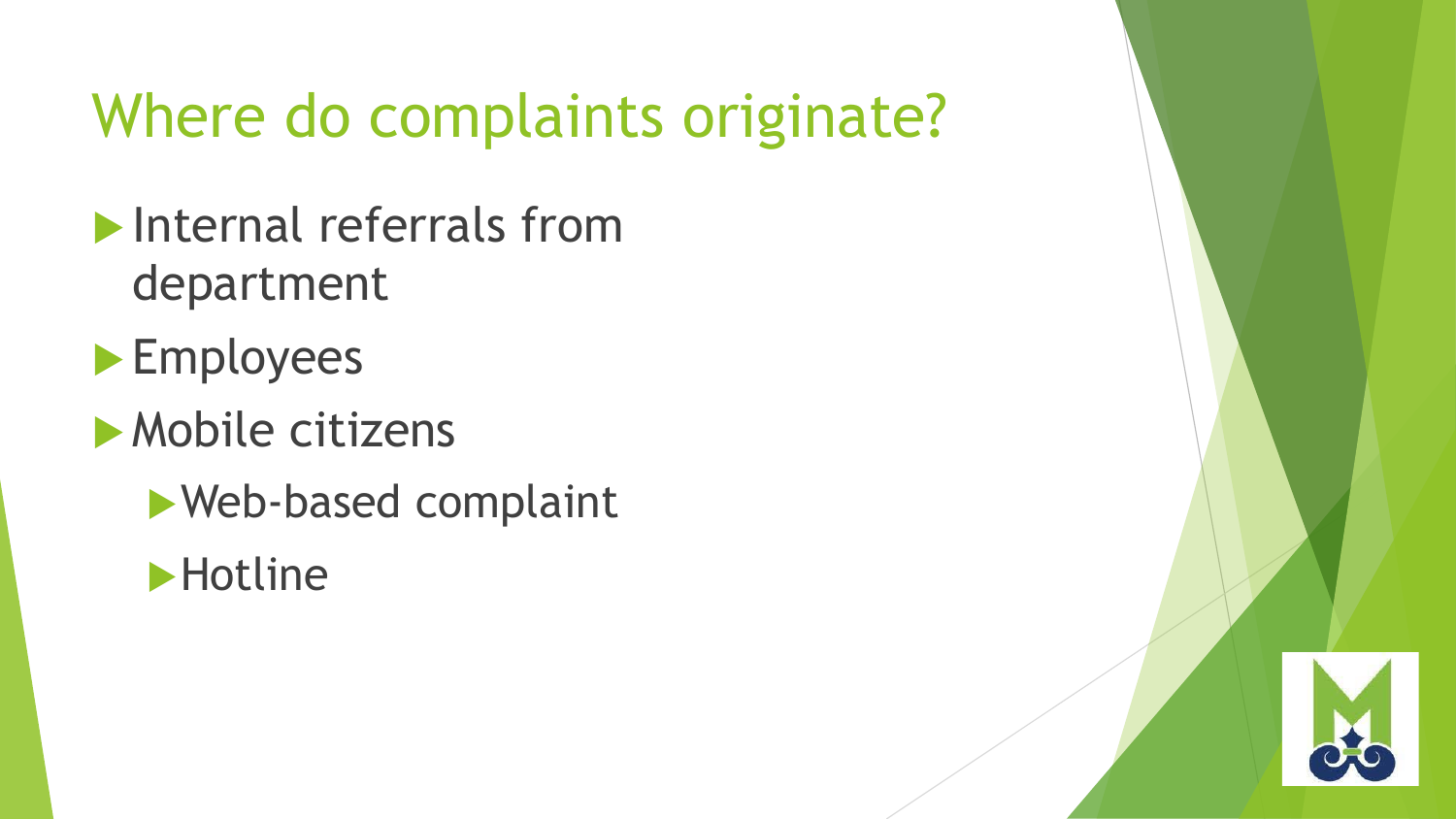## Which complaints get investigated?

- Sexual harassment, discrimination, retaliation
- Fraud, waste, and abuse
- $\blacktriangleright$  Civil rights violations
- Use of force violations
- **Misuse of City resources**
- $\blacktriangleright$  Incidents requiring complete transparency
- Complaints that could lead to…
	- **Litigation**
	- Increased scrutiny based upon participants\subject matter
	- Suspension or termination of personnel

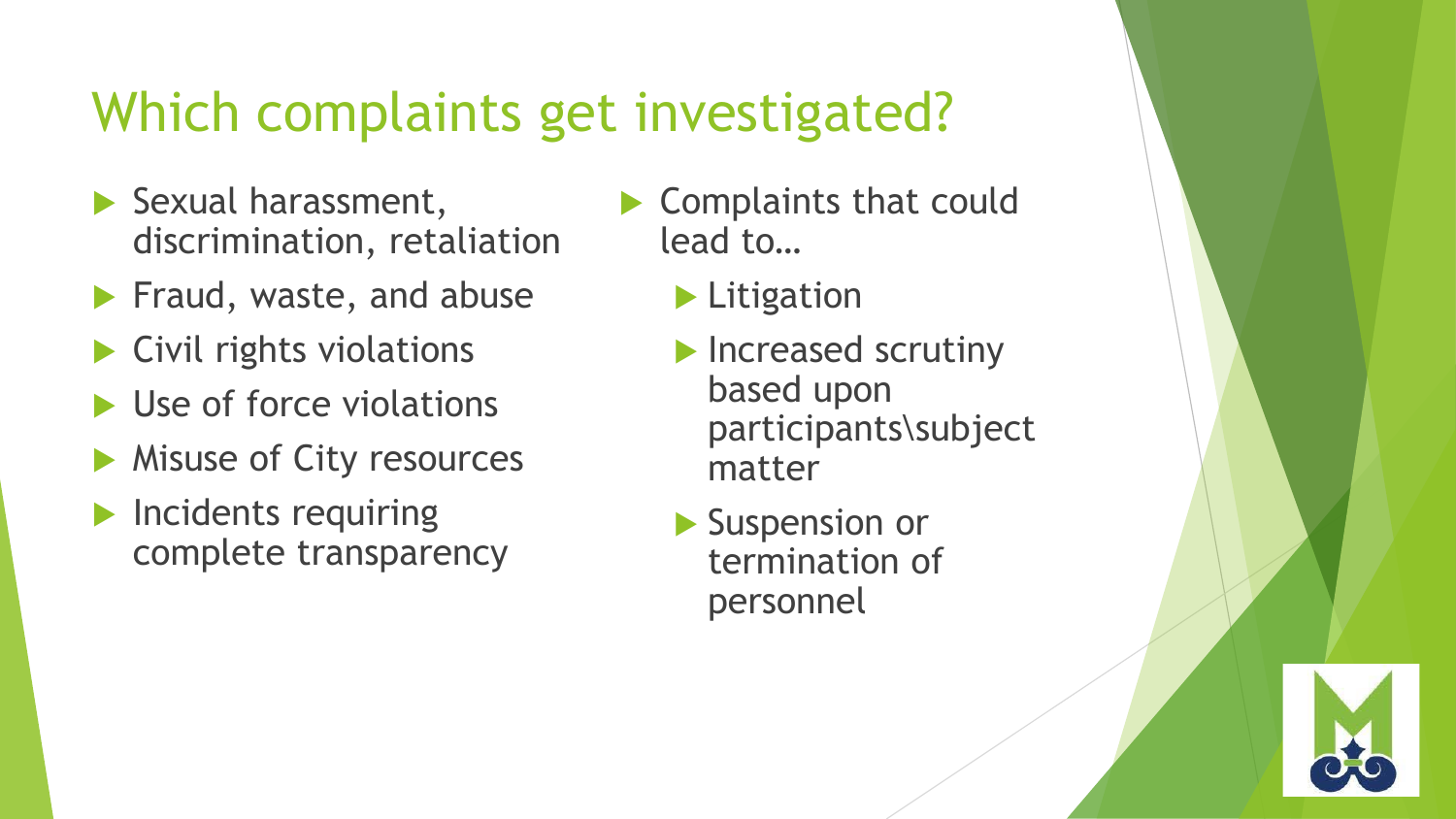# Results of investigations

- $\blacktriangleright$  Substantiated allegation
- **Insubstantiated allegation**
- **Infounded allegation**
- **Policy failure**
- Refusal or Withdrawal of complaint
- Within Policy\*
- ▶ Out of Policy\*